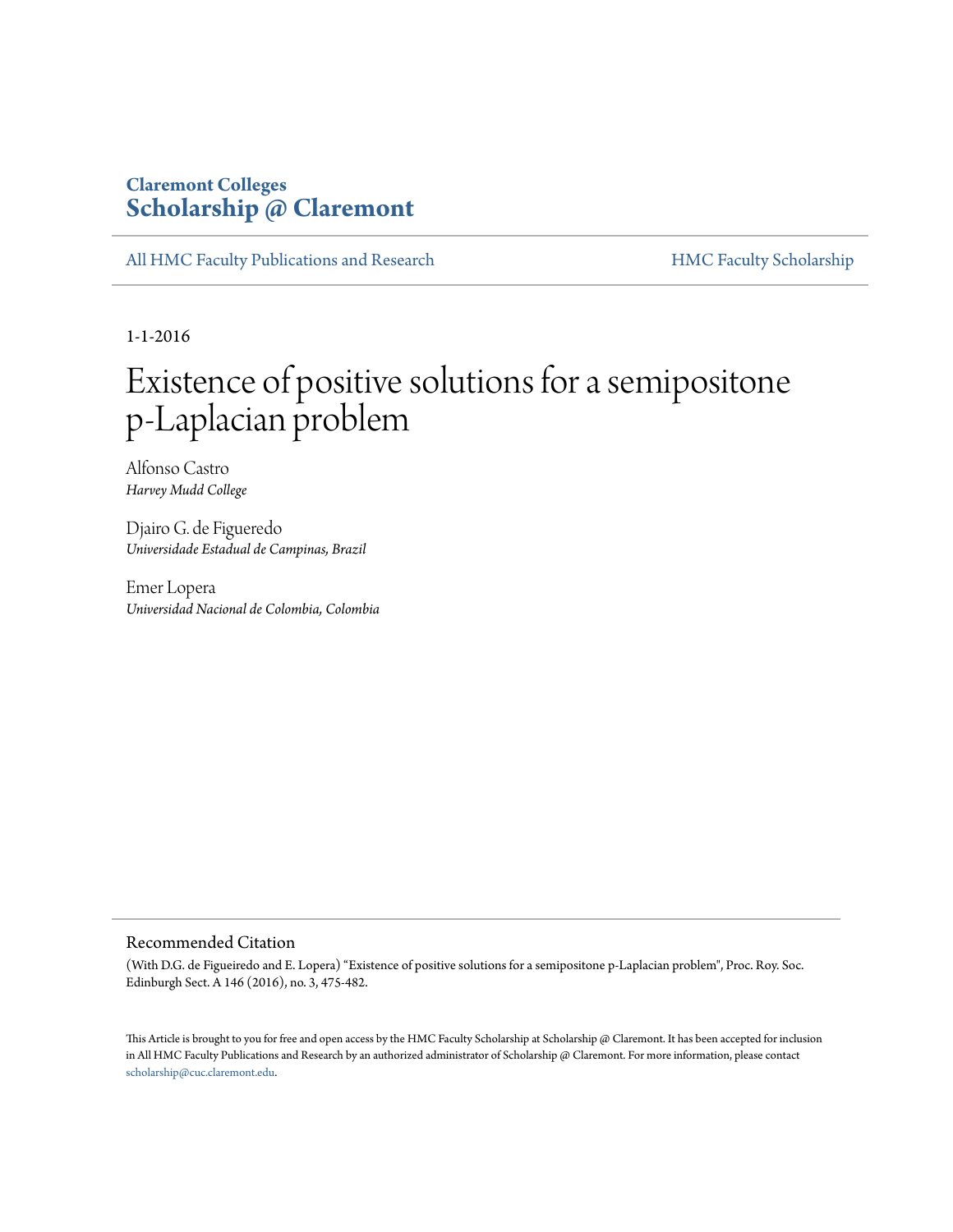# **Existence of positive solutions for a semipositone** *p***-Laplacian problem**

## **Alfonso Castro**

Department of Mathematics, Harvey Mudd College, Claremont, CA 91711, USA (castro@g.hmc.edu)

#### **Djairo G. de Figueredo**

Instituto de Matemática, Estatística e Computação Cientifica, Universidade Estadual de Campinas, Caixa Postal 6065, Campinas, SP 13083-859, Brazil (djairo@ime.unicamp.br)

#### **Emer Lopera**

Escuela de Matemáticas, Universidad Nacional de Colombia, Sede Medellín, Apartado Aéreo 3840, Medellín, Colombia (edlopera@unal.edu.co)

(MS received 4 November 2014; accepted 25 March 2015)

We prove the existence of positive solutions to a semipositone p-Laplacian problem combining mountain pass arguments, comparison principles, regularity principles and a priori estimates.

Keywords: mountain pass theorem; semipositone problem; positive solutions; p-Laplacian; maximum principles; a priori estimates

2010 Mathematics subject classification: Primary 35J92; 35J20; 35J60

## **1. Introduction**

In this paper we study the existence of positive weak solutions to the problem

$$
-\Delta_p u = \lambda f(u) \quad \text{in } \Omega, u = 0 \qquad \text{on } \partial \Omega,
$$
\n(1.1)

where  $\Delta_p(u) = \text{div}(|\nabla u|^{p-2}\nabla u)$  denotes the *p*-Laplacian operator,  $p > 2$ .  $\Omega$  is an open smooth bounded domain in  $\mathbb{R}^N$ ,  $N > 2$ . The function  $f: \mathbb{R} \to \mathbb{R}$  is a differentiable function with  $f(0) < 0$  (semipositone). We assume that there exist  $q \in (p-1, Np/(N-p)-1), A > 0, B > 0$  such that

$$
A(uq - 1) \leq f(u) \leq B(uq + 1) \quad \text{for } u > 0,
$$
  
\n
$$
f(u) = 0 \qquad \text{for } u \leq -1.
$$
 (1.2)

c 2016 The Royal Society of Edinburgh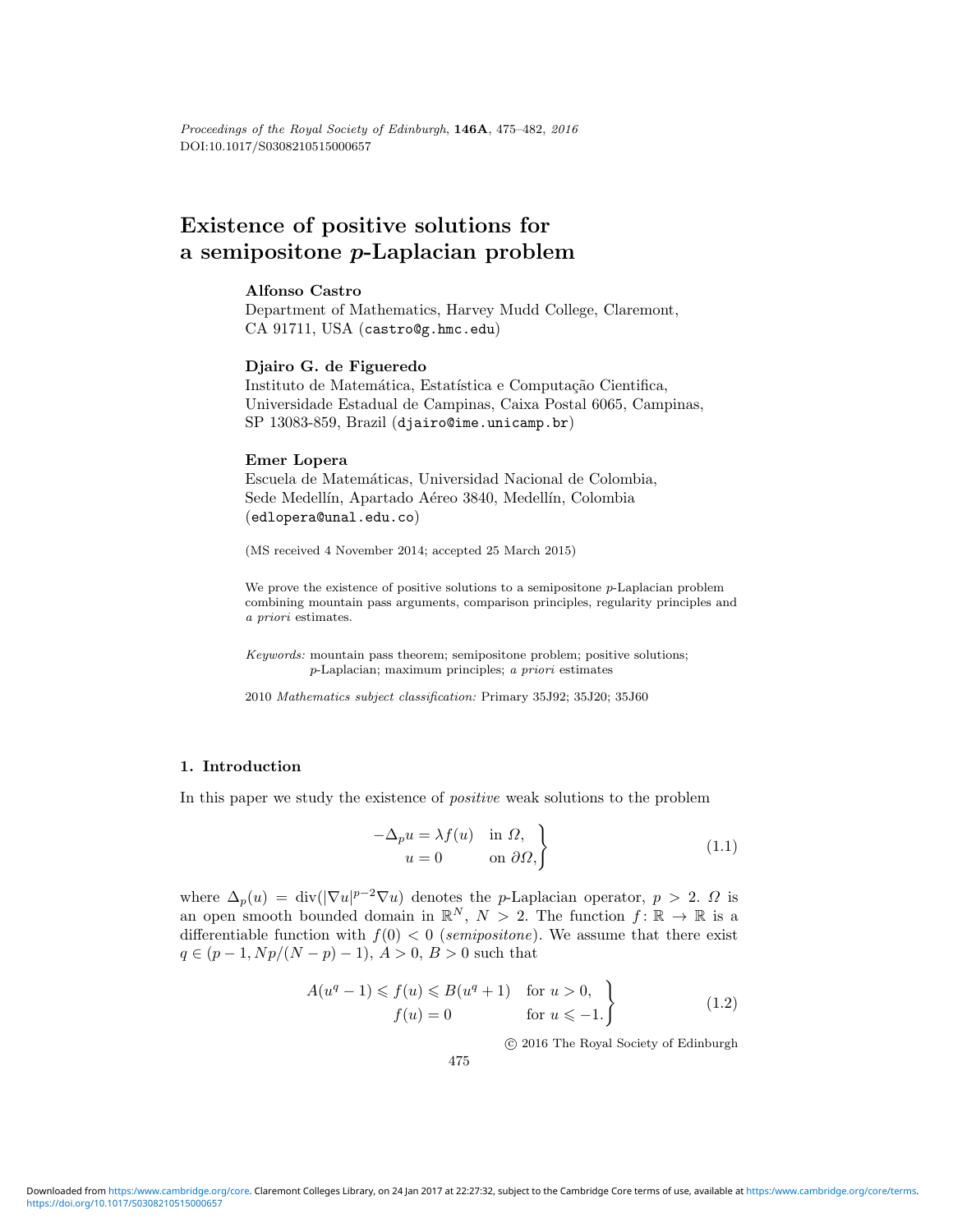We also assume an Ambrosetti–Rabinowitz type of condition, namely that there exist  $\theta > p$  and  $M \in \mathbb{R}$  such that

$$
uf(u) \geqslant \theta F(u) + M,\tag{1.3}
$$

where

$$
F(u) = \int_0^u f(s) \, \mathrm{d} s.
$$

The assumption  $f(0) < 0$  implies that  $u = 0$  is not a subsolution to (1.1), making the finding of positive solutions rather challenging; this was pointed out in [6].

The aim of this paper is to prove the following result.

THEOREM 1.1. There exists  $\lambda^* > 0$  such that if  $\lambda \in (0, \lambda^*)$ , then the problem (1.1) has a positive weak solution  $u_{\lambda} \in C^{1,\beta}(\overline{\Omega})$  for some  $\beta \in (0,1)$ .

Our results extend [1, theorem 1.1], where the case  $p = 2$  was studied. Extending such a theorem to  $p > 2$  is not straightforward due to the lack of regularity and linearity of  $\Delta_p$ . Associated to (1.1) we have a functional, which will be defined in the next section. We show that this functional has a critical point of mountain pass type and, consequently, a weak solution of (1.1) for appropriate values of  $\lambda > 0$ . Finally, using order properties of  $-\Delta_p$ , we prove that by further restricting  $\lambda$  such a solution is actually positive. For recent results on semipositone problems the reader is referred to  $[2,3]$ .

# **2. Preliminary results**

Let  $W_0^{1,p}(\Omega)$  denote the Banach space of functions in  $L^p(\Omega)$  with first-order partial derivatives in  $L^p(\Omega)$  and vanishing on  $\partial\Omega$ . By a weak solution to (1.1) we mean an element  $u \in W_0^{1,p}(\Omega)$  such that

$$
\int_{\Omega} |\nabla u|^{p-2} \langle \nabla u, \nabla \phi \rangle \, \mathrm{d}x = \lambda \int_{\Omega} f(u) \phi \, \mathrm{d}x \tag{2.1}
$$

for all  $\phi \in W_0^{1,p}(\Omega)$ . We denote by  $\|\cdot\|_s$  the norm in the space  $L^s(\Omega)$  and by  $\|\cdot\|_{1,p}$ the norm in the Sobolev space  $W_0^{1,p}(\Omega)$ .

Associated to (1.1) we have the functional  $J_{\lambda}: W_0^{1,p}(\Omega) \to \mathbb{R}$  defined by

$$
J_{\lambda}(u) := \int_{\Omega} \frac{|\nabla u(x)|^p}{p} dx - \int_{\Omega} \lambda F(u(x)) dx,
$$
 (2.2)

where

$$
F(s) := \int_0^s f(r) \, \mathrm{d}r.
$$

It is well known that  $J_{\lambda}$  is a functional of class  $C^{1}$  (see [7]) and that the critical points of the functional  $J_{\lambda}$  are the weak solutions of (1.1). The proof of theorem 1.1 consists of two main steps:

- (i) the proof of existence of one solution via the mountain pass theorem,
- (ii) the proof that for proper values of  $\lambda$  the solution is indeed positive.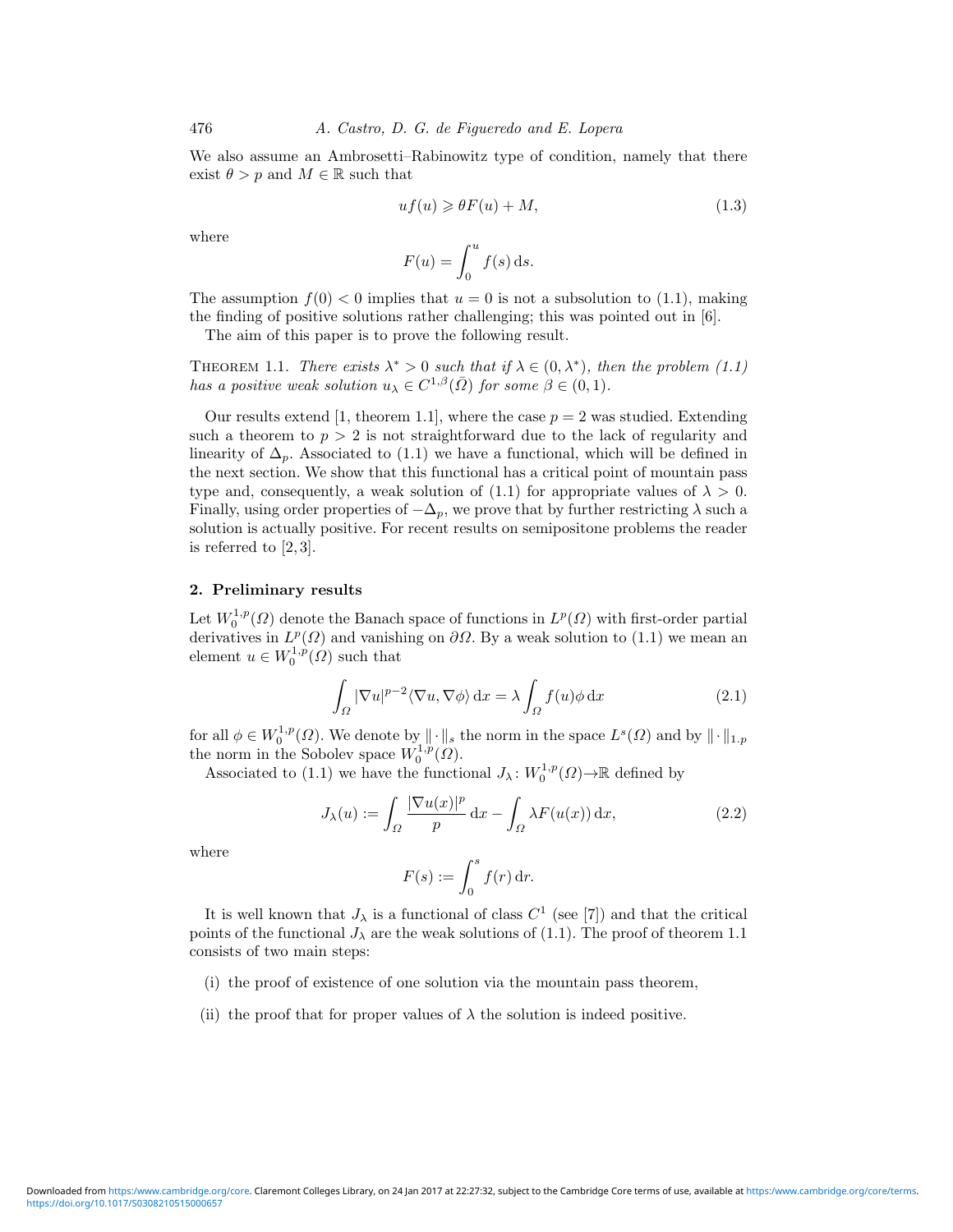#### A semipositone p-Laplacian problem 477

It follows from  $(1.2)$  that there exist positive real numbers  $A_1$ ,  $B_1$  such that

$$
F(u) \le B_1(|u|^{q+1} + 1) \quad \text{for all } u \in \mathbb{R}
$$
 (2.3)

and

$$
F(u) \geqslant A_1(|u|^{q+1} - 1) \quad \text{for all } u \geqslant 0. \tag{2.4}
$$

For simplicity of the notation, we define  $r = 1/(q + 1 - p) > 0$ . Let  $\varphi \in W_0^{1,p}(\Omega)$ denote a positive differentiable function with  $\|\varphi\|_{1,p} = 1$ . Let us define the constant

$$
c = (2p^{-1}A_1^{-1} \|\varphi\|_{q+1}^{-q-1})^r,\tag{2.5}
$$

which will be used in the next lemma.

The next two lemmas prove that  $J_{\lambda}$  satisfies the geometric hypotheses of the mountain pass theorem.

LEMMA 2.1. There exists  $\lambda_1 > 0$  such that if  $\lambda \in (0, \lambda_1)$ , then  $J_{\lambda}(c \lambda^{-r} \varphi) \leq 0$ .

*Proof.* Let  $s = c\lambda^{-r}$ , with c and r as defined above. Hence, due to (2.4),

$$
J_{\lambda}(s\varphi) = \int_{\Omega} \left\{ \frac{|\nabla(s\varphi)|^p}{p} - \lambda F(s\varphi) \right\} dx
$$
  
\n
$$
\leq \frac{s^p}{p} - \lambda A_1 \int_{\Omega} (s^{q+1}\varphi^{q+1} - 1) dx
$$
  
\n
$$
= \frac{s^p}{p} - A_1 s^{q+1} ||\varphi||_{q+1}^{q+1} \lambda + \lambda A_1 |\Omega|
$$
  
\n
$$
= c^p \left\{ \frac{\lambda^{-rp}}{p} - \lambda A_1 c^{q+1-p} \lambda^{-r(q+1)} ||\varphi||_{q+1}^{q+1} \right\} + \lambda A_1 |\Omega|.
$$
 (2.6)

Substituting (2.5) into (2.6) yields

$$
J_{\lambda}(s\varphi) \leq c^{p} \left( \frac{\lambda^{-rp}}{p} - \frac{2}{p} \lambda^{1-r(q+1)} \right) + \lambda A_{1} |\Omega|
$$
  
=  $c^{p} \lambda^{-rp} \left( \frac{1}{p} - \frac{2}{p} \lambda^{1+rp-r(q+1)} \right) + \lambda A_{1} |\Omega|$   
=  $-c^{p} \lambda^{-rp} \frac{1}{p} + \lambda A_{1} |\Omega|.$  (2.7)

Taking  $\lambda_1 < \min\{1, (pA_1c^{-p}|\Omega|)^{-1/(1+pr)}\}$ , the lemma is proven.

LEMMA 2.2. There exist  $\tau > 0$ ,  $c_1 > 0$ , and  $\lambda_2 \in (0,1)$  such that if  $||u||_{1,p} = \tau \lambda^{-r}$ , then  $J_{\lambda}(u) \geqslant c_1(\tau \lambda^{-r})^p$  for all  $\lambda \in (0, \lambda_2)$ .

*Proof.* By the Sobolev embedding theorem there exists  $K_1 > 0$  such that if  $u \in$  $W_0^{1,p}(\Omega)$ , then  $||u||_{q+1} \leqslant K_1 ||u||_{1,p}$ . Let

$$
\tau = \min\{ (2pK_1^{q+1}B_1)^{-r}, c\|\varphi\|_{1,p} \}.
$$
\n(2.8)

 $\Box$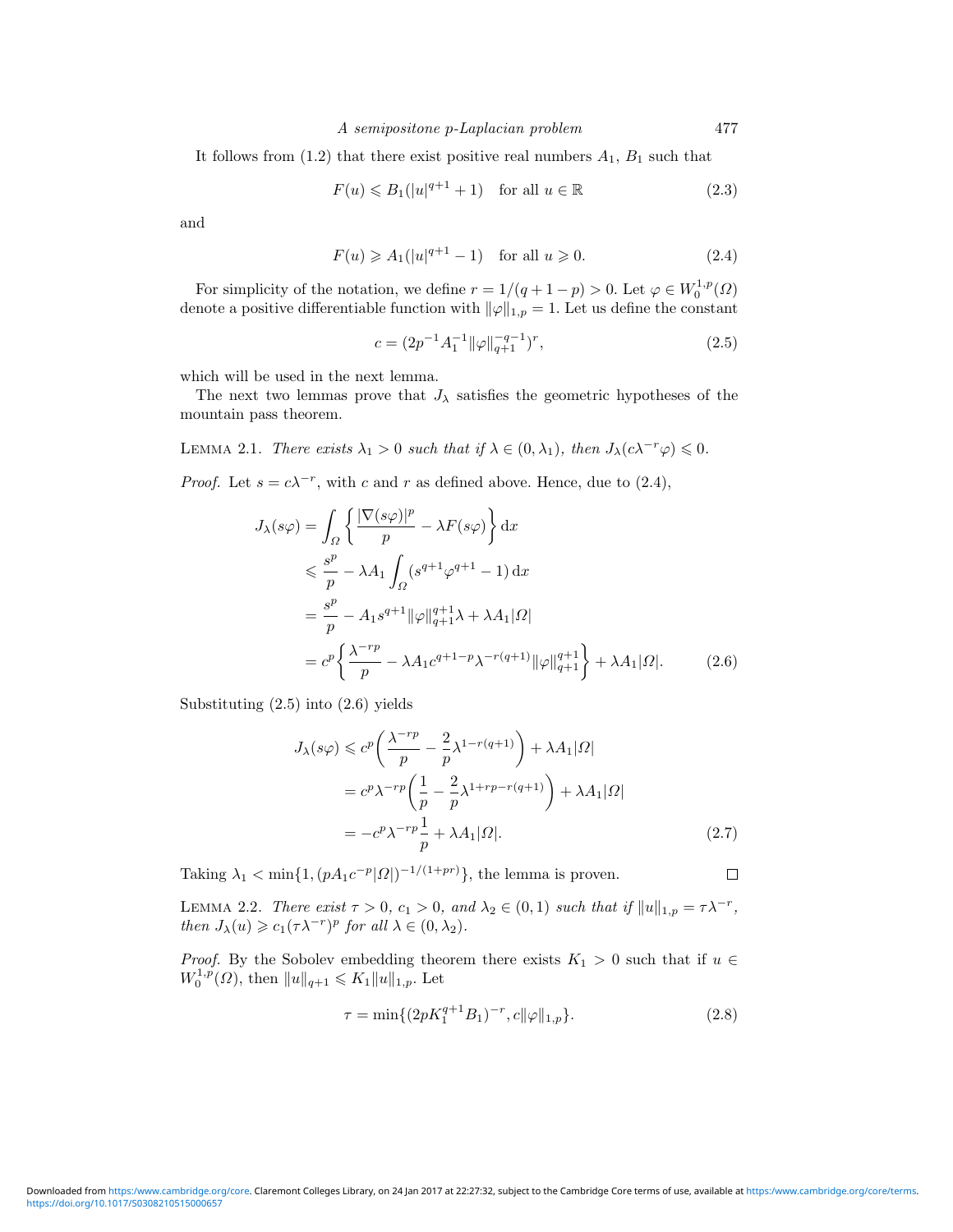If  $||u||_{W_0^{1,p}} = \tau \lambda^{-r}$ , then

$$
J_{\lambda}(u) = \frac{(\tau \lambda^{-r})^p}{p} - \int_{\Omega} \lambda F(u)
$$
  
\n
$$
\geq \frac{(\tau \lambda^{-r})^p}{p} - \lambda \int_{\Omega} B_1 |u|^{q+1} - \lambda |\Omega| B_1
$$
  
\n
$$
\geq \frac{(\tau \lambda^{-r})^p}{p} - \lambda B_1 K_1^{q+1} ||\nabla u||_p^{q+1} - \lambda |\Omega| B_1
$$
  
\n
$$
= \frac{(\tau \lambda^{-r})^p}{p} - \lambda B_1 K_1^{q+1} (\tau \lambda^{-r})^{q+1} - \lambda |\Omega| B_1
$$
  
\n
$$
= \lambda^{-r p} \left[ \frac{\tau^p}{2p} - \lambda^{1+r p} |\Omega| B_1 \right]
$$
  
\n
$$
\geq \lambda^{-r p} \frac{\tau^p}{4p}, \tag{2.9}
$$

where we have used that  $\tau \leq (2pK_1^{q+1}B_1)^{-r}$  (see (2.8)). Taking  $c_1 = \tau^p/(4p)$  and  $\lambda_2 = \tau^{p/(1+rp)} (4p B_1 | \Omega|)^{-1/(1+rp)}$ , the lemma is proven.

Next, using the mountain pass theorem we prove that (1.1) has a solution  $u_{\lambda} \in$  $W_0^{1,p}(\Omega)$ .

LEMMA 2.3. Let  $\lambda_3 = \min{\lambda_1, \lambda_2}$ . There exists  $c_2 > 0$  such that, for each  $\lambda \in$  $(0, \lambda_3)$ , the functional  $J_\lambda$  has a critical point  $u_\lambda$  of mountain pass type that satisfies  $J_{\lambda}(u_{\lambda}) \leqslant c_2 \lambda^{-pr}.$ 

*Proof.* First we show that  $J_{\lambda}$  satisfies the Palais–Smale condition.

Assume that  $\{u_n\}_n$  is a sequence in  $W_0^{1,p}(\Omega)$  such that  $\{J_\lambda(u_n)\}_n$  is bounded and  $J'_{\lambda}(u_n) \to 0$ . Hence, there exists  $\nu > 0$  such that  $\langle J'_{\lambda}(u_n), u_n \rangle \leq \|\nabla u_n\|_p$  for  $n \geqslant \nu$ . Thus,

$$
-\|\nabla u_n\|_p^p - \|\nabla u_n\|_p \leqslant -\lambda \int_{\Omega} f(u_n)u_n \, \mathrm{d}x \quad \text{for } n \geqslant \nu.
$$

Let K be a constant such that  $|J_\lambda(u_n)| \leq K$  for all  $n = 1, 2, \ldots$ . From (1.3), we obtain

$$
\frac{1}{p} \|\nabla u_n\|_p^p - \frac{\lambda}{\theta} \int_{\Omega} f(u_n)u_n \,dx + \frac{\lambda}{\theta} M|\Omega| \leq \frac{1}{p} \|\nabla u_n\|_p^p - \lambda \int_{\Omega} F(u_n) \,dx \leq K.
$$

From the last two inequalities we have

$$
\left(\frac{1}{p} - \frac{1}{\theta}\right) \|\nabla u_n\|_p^p - \frac{1}{\theta} \|\nabla u_n\|_p \leqslant K - \frac{\lambda}{\theta} M|\Omega|.
$$

This proves that  ${u_n}$  is a bounded sequence. Thus, without loss of generality, we may assume that  $\{u_n\}$  converges weakly. Let  $u \in W_0^{1,p}(\Omega)$  be its weak limit. Since  $q \langle N_p/(N-p) \rangle$ , by the Sobolev embedding theorem we may assume that  $\{u_n\}$ converges to u in  $L^q(\Omega)$ . These assumptions and Hölder's inequality imply

$$
\int_{\Omega} \lambda f(u_n)(u_n - u) \to 0. \tag{2.10}
$$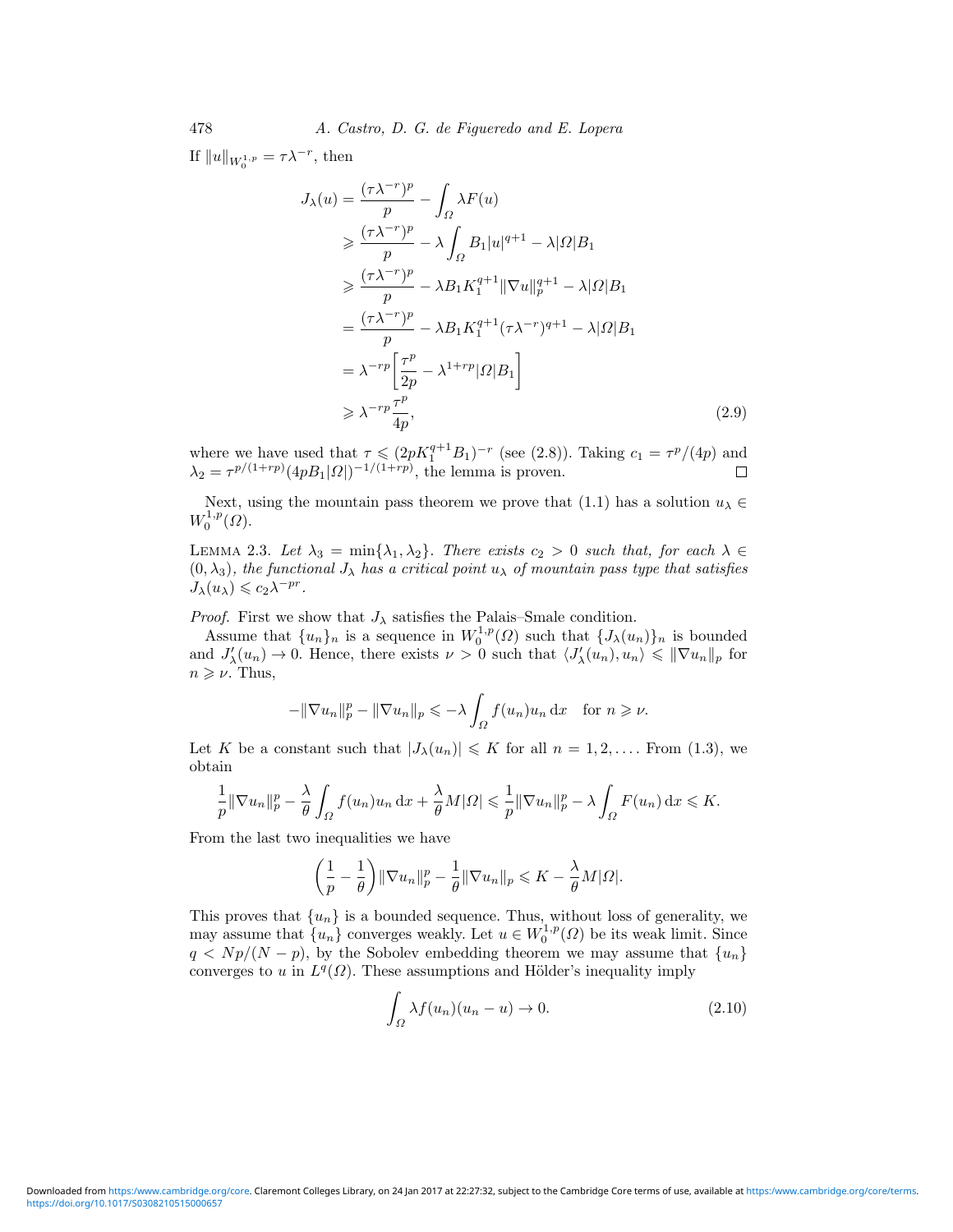From (2.10) and  $\lim_{n\to+\infty} J'_{\lambda}(u_n) = 0$  we have

$$
\lim_{n \to +\infty} \int_{\Omega} |\nabla u_n|^{p-2} \nabla u_n (\nabla u_n - \nabla u) \, \mathrm{d}x = 0. \tag{2.11}
$$

Using again that u is the weak limit of  $\{u_n\}$  in  $W_0^{1,p}(\Omega)$  we also have

$$
\lim_{n \to +\infty} \int_{\Omega} |\nabla u|^{p-2} \nabla u (\nabla u_n - \nabla u) \, \mathrm{d}x = 0. \tag{2.12}
$$

By Hölder's inequality,

$$
\int_{\Omega} (|\nabla u_n|^{p-2} \nabla u_n - |\nabla u|^{p-2} \nabla u)(\nabla u_n - \nabla u) \, dx
$$
\n
$$
\geq \|\nabla u_n\|_p^p - \|\nabla u\|_p \|\nabla u_n\|_p^{p-1} - \|\nabla u_n\|_p \|\nabla u\|_p^{p-1} + \|\nabla u\|_p^p
$$
\n
$$
= (\|\nabla u_n\|_p^{p-1} - \|\nabla u\|_p^{p-1})(\|\nabla u_n\|_p - \|\nabla u\|_p)
$$
\n
$$
\geq 0.
$$
\n(2.13)

From  $(2.11)–(2.13)$ ,

$$
\lim_{n \to \infty} (||\nabla u_n||_p^{p-1} - ||\nabla u||_p^{p-1})(||\nabla u_n||_p - ||\nabla u||_p) = 0,
$$

which implies that  $\lim_{n\to\infty} ||\nabla u_n||_p = ||\nabla u||_p$ . Since  $u_n \to u$ ,  $u_n \to u$  in  $W_0^{1,p}$ . This proves that  $J_{\lambda}$  satisfies the Palais–Smale condition.

From (2.6) we see that

$$
\max\{J_{\lambda}(s\varphi);s\geqslant 0\} \leqslant \frac{C^{1+pr}((q+1)^{r(q-p)}-p)}{Dr^{rp}(q+1)^{r(q+1)}}\lambda^{-pr} + \lambda A_1|\Omega|
$$
  
 :=  $c_2'\lambda^{-pr} + \lambda A_1|\Omega| \leqslant c_2'\lambda^{-pr} + A_1|\Omega|\lambda^{-pr}$   
 :=  $c_2\lambda^{-pr}$ , (2.14)

where  $C = ||\nabla \varphi||_p^p$  and  $D = A_1 ||\varphi||_{q+1}^{q+1}$ .

With this estimate and lemma 2.2, the existence of  $u_{\lambda} \in W_0^{1,p}(\Omega)$  such that  $\nabla J_{\lambda}(u_{\lambda}) = 0$  and

$$
c_1(\tau \lambda^{-r})^p \leqslant J_\lambda(u_\lambda) \leqslant c_2 \lambda^{-pr} \tag{2.15}
$$

follows by the mountain pass theorem.

REMARK 2.4. The solution  $u_{\lambda} \in W_0^{1,p}(\Omega)$  is indeed in  $C^{1,\alpha}(\overline{\Omega})$  (cf. [5]).

LEMMA 2.5. Let  $u_{\lambda}$  be as in lemma 2.3. Then there is a positive constant  $M_0$  such that

$$
M_0 \lambda^{-r} \leqslant \|u_\lambda\|_{\infty}.\tag{2.16}
$$

 $\Box$ 

*Proof.* We already know that there exists  $c_1 > 0$  such that  $J(u_\lambda) \geq c_1 \lambda^{-rp}$ . On the other hand, we have that  $F(s) \geqslant \min F > -\infty$  and  $f(s)s \leqslant B_1(|s|^{q+1} + |s|)$  for all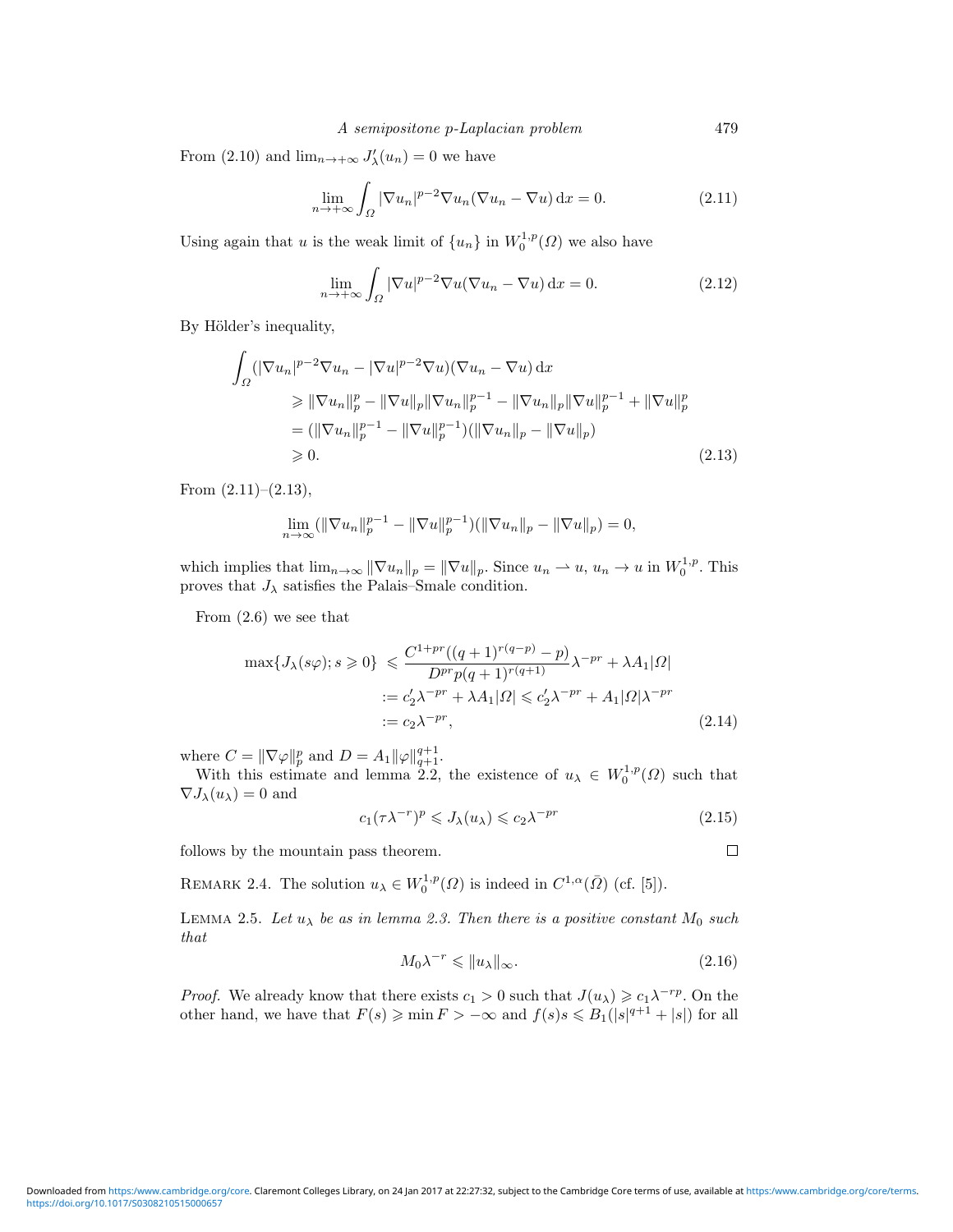480 A. Castro, D. G. de Figueredo and E. Lopera

 $s \in \mathbb{R}$ . Then there is a constant  $C_1 > 0$  such that

$$
\lambda \int_{\Omega} f(u_{\lambda}) u_{\lambda} dx = \int_{\Omega} |\nabla u_{\lambda}|^p dx
$$
  
=  $pJ(u_{\lambda}) + p\lambda \int_{\Omega} F(u_{\lambda}) dx$   
 $\geq pC_1 \lambda^{-rp} + p|\Omega| \lambda \min F$   
 $\geq C_1 \lambda^{-rp}.$ 

Thus,  $\lim_{\lambda\to 0} ||u_{\lambda}||_{\infty} = +\infty$ . On the other hand, by (2.3),

$$
\lambda \int_{\Omega} f(u_{\lambda}) u_{\lambda} dx \leq B_{1} \lambda \int_{\Omega} (|u_{\lambda}|^{q+1} + |u_{\lambda}|) dx
$$
  

$$
\leq B_{1} \lambda \int_{\Omega} (||u_{\lambda}||_{\infty}^{q+1} + ||u_{\lambda}||_{\infty}) dx
$$
  

$$
\leq 2B_{1} |\Omega| \lambda ||u_{\lambda}||_{\infty}^{q+1},
$$

where we have used the fact that  $0 < \lambda < 1$ . Finally, taking  $M_0 = C_1/2B_1|\Omega|$ , the lemma is proven.  $\Box$ 

LEMMA 2.6. Let  $u_{\lambda}$  be as in lemma 2.3. Then there exists  $c_3 > 0$  such that

$$
||u_{\lambda}||_{1,p}^p \leqslant c_3 \lambda^{-pr} \tag{2.17}
$$

for all  $\lambda \in (0, \lambda_3)$ .

*Proof.* By (1.3) and the definition of  $u_{\lambda}$ ,

$$
\lambda \int_{\Omega} \frac{\theta - p}{\theta} u_{\lambda} f(u_{\lambda}) dx \le \lambda \int_{\Omega} (u_{\lambda} f(u_{\lambda}) - pF(u_{\lambda})) dx - \frac{\lambda p M |\Omega|}{\theta}
$$
  
= 
$$
\int_{\Omega} (|\nabla u_{\lambda}|^p - p\lambda F(u_{\lambda})) dx - \frac{\lambda p M |\Omega|}{\theta}
$$
  

$$
\le c_2 \lambda^{-rp} + \frac{\lambda p M |\Omega|}{\theta}
$$
  

$$
\le 2c_2 \lambda^{-rp}, \qquad (2.18)
$$

where we have used  $0 < \lambda < 1$ . Now the result follows from (2.18) and the fact that  $u_{\lambda}$  is a weak solution of (1.1).  $\Box$ 

## **3. Proof of theorem 1.1**

We prove theorem 1.1 by contradiction. Suppose there exists a sequence  $\{\lambda_j\}_j, 1 >$  $\lambda_j > 0$  for all j, converging to 0 such that the measure  $m(\lbrace x \in \Omega; u_{\lambda_j}(x) \leq 0 \rbrace) > 0$ . Letting  $w_j = u_{\lambda_j}/\|u_{\lambda_j}\|_{\infty}$ , we see that

$$
-\Delta_p(w_j) = \lambda_j f(u_{\lambda_j}) \|u_{\lambda_j}\|_{\infty}^{1-p}.
$$
\n(3.1)

From lemmas 2.5 and 2.6 there is a constant  $C_3$  such that

$$
||w_j||_{1,p} \leqslant C_3. \tag{3.2}
$$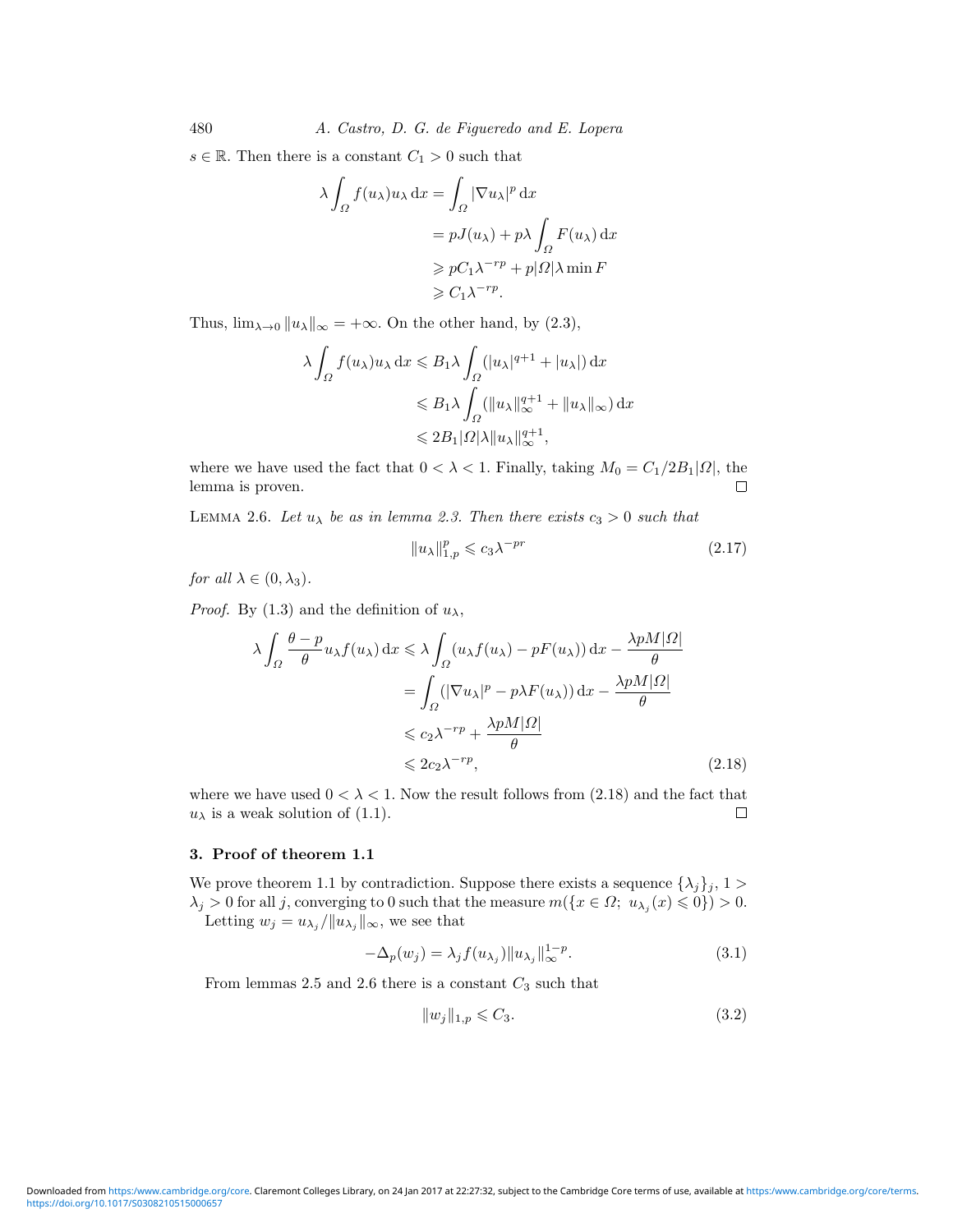By [4, proposition 3.7] the sequence  $w_j$  is uniformly bounded in  $C^{1,\alpha}$  for some  $\alpha \in (0,1)$ . Hence, for any  $\beta \in (0,\alpha)$ , the sequence  $w_i$  has a subsequence that converges in  $C_0^{1,\beta}$ . Let us denote its limit by w.

Next, using comparison principles, we prove that  $w(x) \geq 0$ .

Let  $v_0 \in W_0^{1,p}(\Omega)$  be the solution of

$$
-\Delta_p v_0 = 1 \quad \text{in } \Omega, v_0 = 0 \quad \text{on } \partial\Omega.
$$
\n(3.3)

Let  $K_j := \lambda_j \min\{f(t); t \in \mathbb{R}\} ||u_{\lambda_j}||_{\infty}^{1-p}$ . Then the solution  $v_j$  of the equation

$$
-\Delta_p v_j = K_j \quad \text{in } \Omega, \n v = 0 \quad \text{on } \partial \Omega
$$
\n(3.4)

is given by  $v_j = (-K_j)^{1/(p-1)}v_0$ .

Since  $\lambda_j f(u_{\lambda_j}) || u_{\lambda_j} ||_{\infty}^{1-p} \geqslant K_j$ , it follows by the comparison principle in [9] that  $w_j \geqslant v_j$ . Then the fact that  $v_j(x) \to 0$  as  $j \to 0$  implies that  $w(x) \geqslant 0$  for all  $x \in \Omega$ . Since, by hypothesis,  $q > p - 1$ , we have  $s = Npr/(N - p) > 1$ . This result,

together with the Sobolev embedding theorem, (1.2) and lemma 2.6, gives

$$
\int_{\Omega} |f(u_{\lambda_j})|^s \|u_{\lambda_j}\|_{\infty}^{s(1-p)} dx \leq B^s 2^{s-1} \int_{\Omega} (|u_{\lambda_j}|^{(q+1-p)s} + 1) dx
$$
  
\n
$$
\leq C(\|u_{\lambda_j}\|_{1,p}^{Np/(N-p)} + 1)
$$
  
\n
$$
\leq C(c_3 \lambda_j^{-rNp/(N-p)} + 1),
$$
\n(3.5)

where  $C > 0$  is a constant independent of j and, without loss of generality, we have assumed  $||u_{\lambda_j}||_{\infty} \geq 1$ . From (3.5) and the fact that  $rNp/(sN - sp) = 1$  we see that  $\{\lambda_j f(u_{\lambda_j}) \|u_{\lambda_j}\|_{\infty}^{1-p}\}$  is bounded in  $L^s(\Omega)$ , so we may assume that it converges weakly. Let  $z \in L^{s}(\Omega)$  be the weak limit of such a sequence. Since  $||u_{\lambda_{i}}||_{\infty}^{1-p} \lambda_{j} \to 0$ as  $j \to +\infty$  and f is bounded from below,  $z \geq 0$ . Now if  $\phi \in C_0^{\infty}(\Omega)$ , then

$$
\int_{\Omega} \|\nabla w\|^{p-2} \langle \nabla w, \nabla \phi \rangle \,dx = \lim_{j \to \infty} \int_{\Omega} \|\nabla w_{j}\|^{p-2} \langle \nabla w_{j}, \nabla \phi \rangle \,dx
$$
\n
$$
= \lim_{j \to \infty} \int_{\Omega} \|u_{\lambda_{j}}\|_{\infty}^{1-p} \|\nabla u_{\lambda_{j}}\|^{p-2} \langle \nabla u_{\lambda_{j}}, \nabla \phi \rangle \,dx
$$
\n
$$
= \lim_{j \to \infty} \int_{\Omega} \|u_{\lambda_{j}}\|_{\infty}^{1-p} \lambda_{j} f(u_{\lambda_{j}}) \phi \,dx
$$
\n
$$
= \int_{\Omega} z \phi \,dx. \tag{3.6}
$$

Therefore,  $-\Delta_p w = z$ . Since  $||w_i||_{\infty} = 1$ ,  $w \neq 0$ . By Hopf's maximum principle for the p-Laplacian operator (see [8, theorem 5.1]),  $w > 0$  in  $\Omega$  and

$$
\frac{\partial w}{\partial \nu}(x) < 0 \quad \text{for all } x \in \partial \Omega.
$$

Here  $\partial/\partial n$  denotes the outward unit normal derivative. Therefore, since  $\{w_i\}_i$ converges in  $C^{1,a}$  to w, for sufficiently large j,  $w_i(x) > 0$  for all  $x \in \Omega$ . Hence,